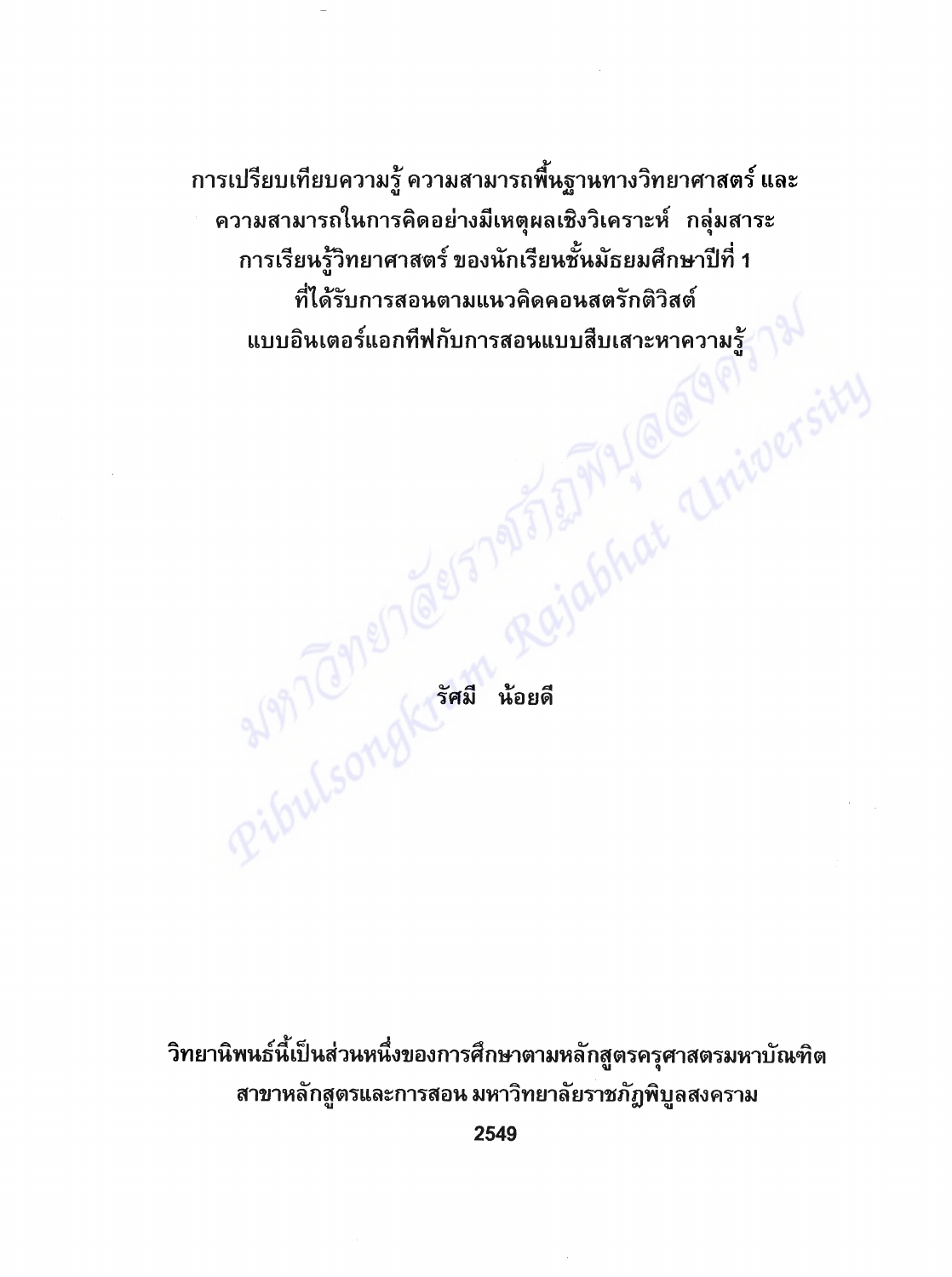## A COMPARISON OF BASIC SCIENTIFIC ABILITY AND ANALYTICAL **REASONING THINKING ABILITY IN SCIENCE OF MATHAYOM SUEKSA I** STUDENTS THROUGH INTERACTIVE CONSTRUCTIVIST **AND INQUIRY CYCLE APPROACHES** bhat drainersity

PibulsongKrassam Rassamee Noydee

A Thesis Submitted in Partial Fulfilment of the Requirements for the Degree of Master of Education **Field in Curriculum and Instruction Pibulsongkram Rajabhat University** 

2006